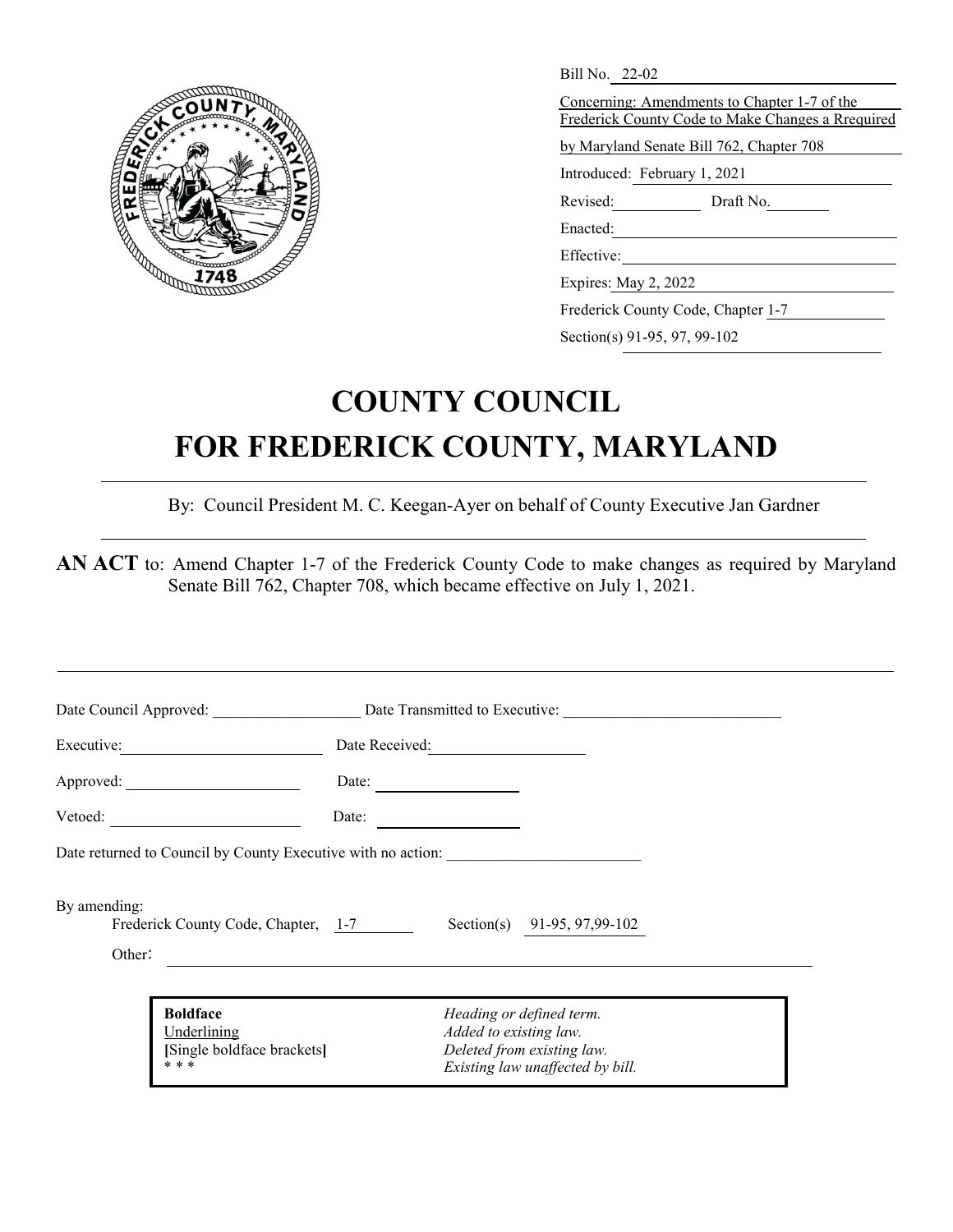#### Bill No. 22-02

 Senate Bill 762 – Maryland Electricians Act – Revisions (SB 762) went into effect on July 1, 2021. It made many significant changes to the existing licensure schematic for electricians. The State of Maryland now has authority over virtually all electrical licenses in Maryland. Local authority to issue master, journeyperson, and apprentice electrical licenses has been repealed.

 Effective immediately, all new master electrician applications submitted to Frederick County must contain a copy of the current State of Maryland master electrician license in order to be issued a master electrician-registration. On or before July 1, 2022, all existing Frederick County master electrician licensees will be provided with an updated registration card to replace the previously issued license card valid until June 30, 2023. On May 16, 2023, the new registration renewal period will begin, allowing those applicants who hold a valid State of Maryland master electrician license to apply for their Frederick County master-electrician registration. Registration is required for any individual who engages in the business of providing electrical services in Frederick County.

 Note that SB 762 does not prevent local jurisdictions from issuing a license to perform low voltage electrical work; Frederick County will continue to offer the master electrician-restricted examinations for low voltage electrical work only.

 The County Council of Frederick County, Maryland, finds it necessary and appropriate to amend Chapter 1-7 of the Frederick County Code as required by SB 762, Chapter 708, which became effective on July 1, 2021.

 NOW, THEREFORE, BE IT ENACTED BY THE COUNTY COUNCIL OF FREDERICK COUNTY, MARYLAND, that the Frederick County Code be, and it is hereby, amended as shown on the attached Exhibit 1.

- 
- 
- $\Box$

28 M. C. Keegan-Ayer, President County Council of Frederick County, Maryland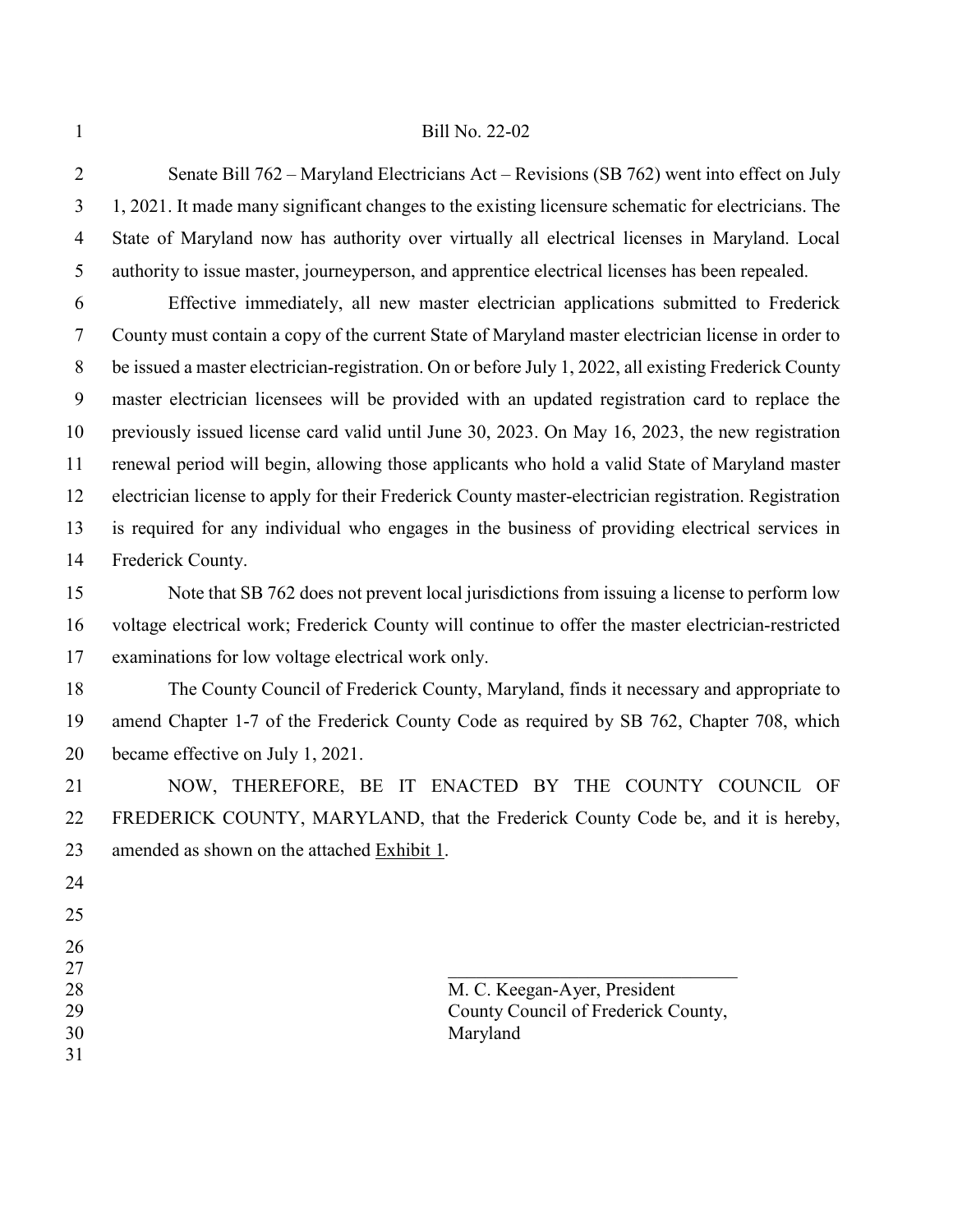| $\mathbf{1}$   | <b>Exhibit 1</b>                                                                                                                |
|----------------|---------------------------------------------------------------------------------------------------------------------------------|
| $\overline{2}$ | <b>CHAPTER 1-7: ELECTRICITY</b>                                                                                                 |
| 3              | [Sections 1-7-1 through 1-7-35 remain unchanged]                                                                                |
| $\overline{4}$ | <b>ARTICLE III: ELECTRICAL CODE</b>                                                                                             |
| 5              | <b>DIVISION 1. GENERALLY</b>                                                                                                    |
| 6              | § 1-7-36. SHORT TITLE.                                                                                                          |
| $\tau$         | This article may be cited as the "Electrical Code."                                                                             |
| 8              | § 1-7-37. DEFINITIONS.                                                                                                          |
| 9<br>10        | As used in this article, the following terms shall have the meanings respectively ascribed to them<br>in this section.          |
| 11             | ADMINISTRATIVE AUTHORITY. The Director of the Department of Permits and                                                         |
| 12             | Inspections, or an authorized agent of the Director.                                                                            |
| 13             | <b>COUNTY.</b> Frederick County, Maryland.                                                                                      |
| 14<br>15       | <b>COUNTY GOVERNING BODY.</b> The County Council and County Executive of Frederick<br>County, Maryland.                         |
| 16<br>17       | <b>ELECTRICAL EQUIPMENT</b> . Includes electrical conductors, wiring, fittings, devices,<br>appliances, fixtures and apparatus. |
| 18             | <b>INSTALLATION</b> . Includes installation of any electrical circuit or electrical equipment or part                           |
| 19             | thereof and shall include alterations, renewals or extensions of the same.                                                      |
| 20             | <b>REASONABLY SAFE TO PERSONS AND PROPERTY.</b> As applied to electrical installations                                          |
| 21             | and electrical equipment, safe to use in the service for which the installation or equipment is                                 |
| 22             | intended without unnecessary hazard to life, limb or property.                                                                  |
| 23             | *****                                                                                                                           |
| 24             | [Sections 1-7-38 through 1-7-80 remain unchanged]                                                                               |

Underlining *indicates matter added to existing law.*

[Single boldface brackets**]** *and strikethrough indicate matter deleted from existing law. \*\*\* - indicates existing law unaffected by bill.*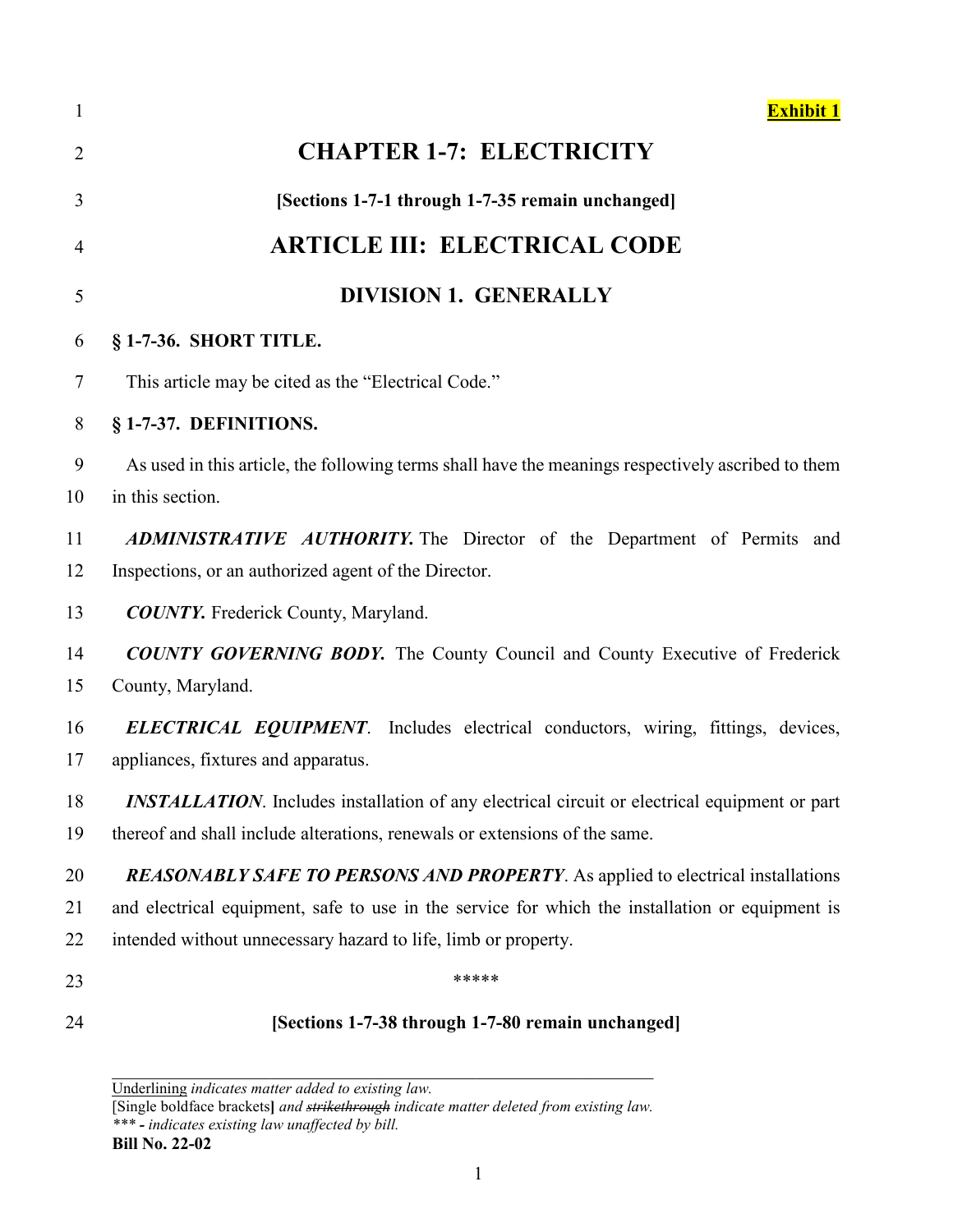| $\mathbf{1}$   |                                                                                                                                                                                                                                                                                   |
|----------------|-----------------------------------------------------------------------------------------------------------------------------------------------------------------------------------------------------------------------------------------------------------------------------------|
| $\overline{2}$ | <b>ARTICLE IV: ELECTRICIANS</b>                                                                                                                                                                                                                                                   |
| 3              | <b>DIVISION 1. GENERALLY</b>                                                                                                                                                                                                                                                      |
| 4              | § 1-7-81. PENALTIES.                                                                                                                                                                                                                                                              |
| 5<br>6<br>7    | Any violation of the provisions of this article shall be a misdemeanor, punishable by a fine not<br>to exceed \$500 or by imprisonment not to exceed 6 months, or both fine and imprisonment. Each<br>calendar day the offense shall continue shall be deemed a separate offense. |
| 8              | §§ 1-7-82 - 1-7-90. RESERVED.                                                                                                                                                                                                                                                     |
| 9              |                                                                                                                                                                                                                                                                                   |
| 10             | DIVISION 2. LICENSE/REGISTRATION                                                                                                                                                                                                                                                  |
| 11             |                                                                                                                                                                                                                                                                                   |
| 12             | § 1-7-91. REQUIRED.                                                                                                                                                                                                                                                               |
| 13             | (A) A Hicensed registered master electrician cannot sign permits for more than himself/herself                                                                                                                                                                                    |
| 14             | or 1 company, not both, in Frederick County. In other words, he <u>or she</u> can only be self-employed                                                                                                                                                                           |
| 15             | or be employed by 1 electrical company, not both at the same time for the purposes of securing                                                                                                                                                                                    |
| 16             | permits, whenever he <u>or she</u> has at least 1 electrical permit outstanding in Frederick County.                                                                                                                                                                              |
| 17             | (B) No person shall install, repair, maintain or erect any kind of electrical wiring, conduits, or                                                                                                                                                                                |
| 18             | wiring to or repair of electrical elements or circuits of machinery and fixed or stationary appliance,                                                                                                                                                                            |
| 19             | motors, fixtures, signs, electrically operated heating equipment, elevators, or any other electrically                                                                                                                                                                            |
| 20             | operated apparatus or device in, on, or about any premises in the county without a license or                                                                                                                                                                                     |
| 21             | registration issued in conformity with this division.                                                                                                                                                                                                                             |
| 22             | § 1-7-92. CLASSES OF LICENSES/REGISTRATIONS.                                                                                                                                                                                                                                      |
| 23             | The following classes of licenses/registrations are hereby established.                                                                                                                                                                                                           |
| 24             | (A) <i>Master electrician-general</i> . This [license] registration may be issued to any person eligible                                                                                                                                                                          |
| 25             | under this division. [Any firm or corporation shall be entitled to receive this license provided at                                                                                                                                                                               |
|                | Underlining indicates matter added to existing law.<br>[Single boldface brackets] and strikethrough indicate matter deleted from existing law.                                                                                                                                    |

*\*\*\* - indicates existing law unaffected by bill.* **Bill No. 22-02**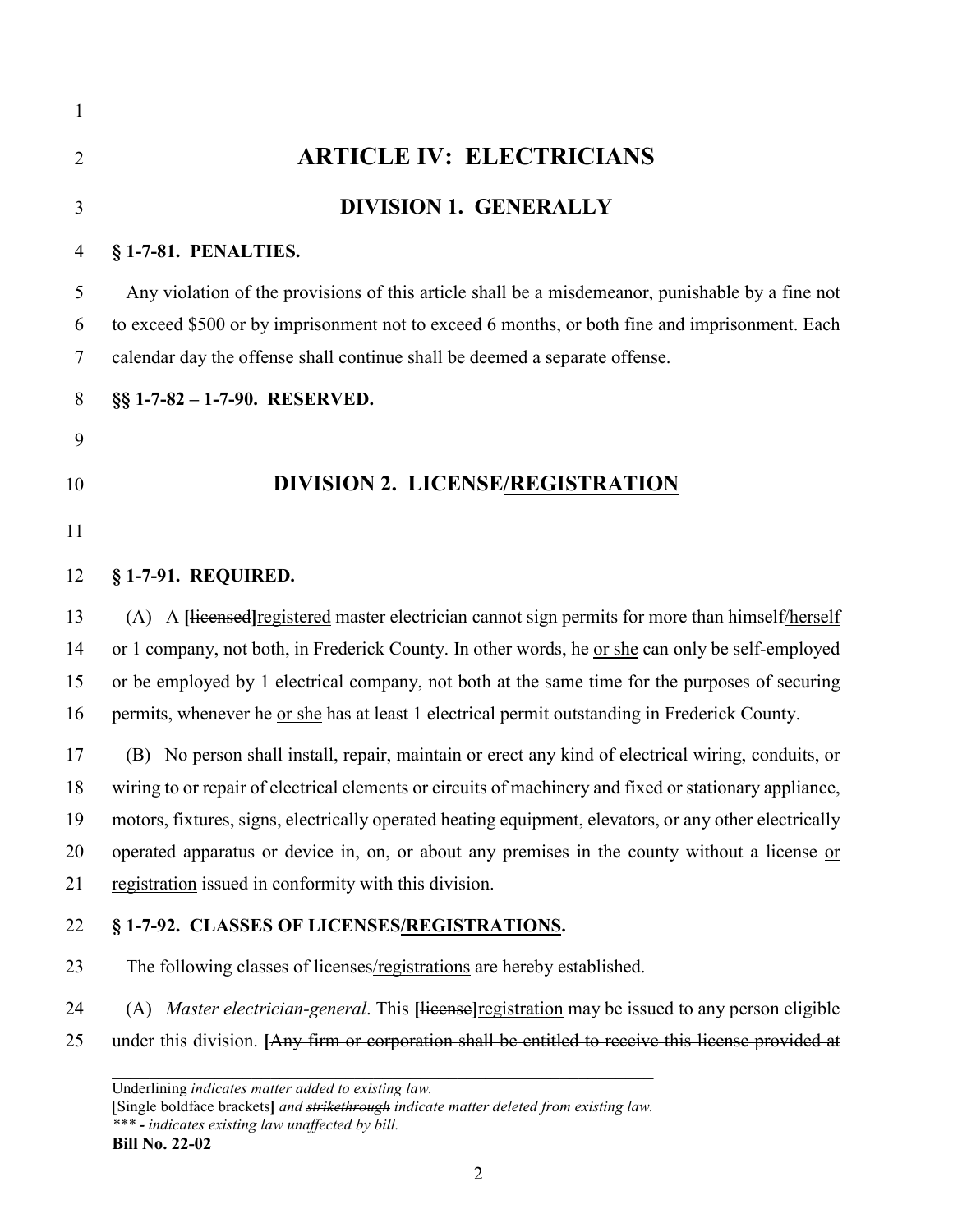least 1 of its employees is the holder of a master electrician-general license.**]** Such **[**license**]**registration shall authorize the **[**licensed**]**registered person to perform or have [performed**]** electrical work performed under the**[**licensed**]**registered person's supervision. **[**This**]**The individual being **[**licensed**]**registered can only represent or trade as an individual or for 1 company 5 under this [license] registration while more than 1 permit is outstanding in Frederick County. [On and after July 1, 1995, no firm or corporation is entitled to receive this license and the second sentence above is then void.**]**

 **[**(B) Master *electrician-limited*. This license may be issued to any person and such license shall further specify the representative and the alternate representative, if any, of the person under whose direction the work authorized by the license shall be performed. The licensee is authorized 11 to perform electrical work solely on the premises occupied by the holder of such license. In the event that the holder shall die or cease operations for which the license is issued, or the designated representative dies or leaves the employ of the employer, the license shall be caused to become void or such license shall be modified by the county to indicate any change.

15 (C ](B) *Master electrician-restricted*.

16 (1) This license may be issued to any person determined to be qualified by examination and 17 shall permit the holder to install, maintain and repair **[**the particular type or types of**]** low voltage 18 electrical equipment (50 volts or less) as specified in the license**[**, including:

- $19 \quad \quad$  (a) Electrically operated heating/air conditioning and refrigeration equipment;
- 20 (b) Motor repairs, and services;
- 21  $\leftarrow$  (c) Low voltage 50 volts or less;
- $22 \left( d \right)$  Or any other electrical equipment, to be specified on license.

 $23 \left(2\right)$  The holder of this license shall be eligible for the maintenance, repair and installation of

- 24 electrical household fixed stationary appliances and shall be permitted to make installations of
- 25 electrical wiring from the point of existing distribution panels to the equipment being installed.
- 26 This license does not permit installation of service or change of distribution of service. This license
- 27 may be issued to any firm or corporation if and so long as it has in its employ at least 1 responsible

Underlining *indicates matter added to existing law.*

<sup>[</sup>Single boldface brackets**]** *and strikethrough indicate matter deleted from existing law. \*\*\* - indicates existing law unaffected by bill.*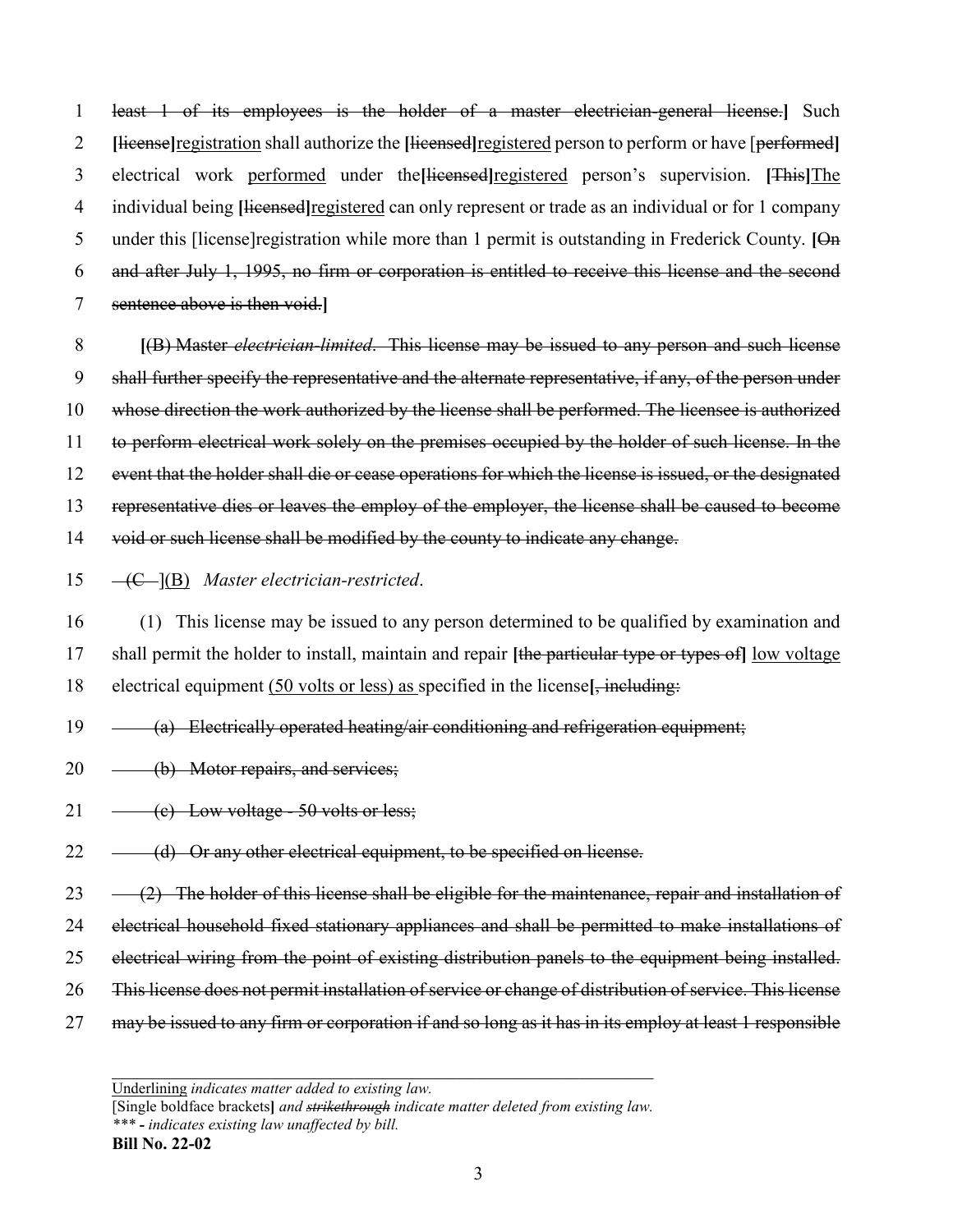| 1  | holder of a master electrician-restricted license. On and after July 1, 1995, no firm or corporation |
|----|------------------------------------------------------------------------------------------------------|
| 2  | is entitled to receive this license and the preceding sentence is then void].                        |
| 3  | § 1-7-93. APPLICATION FOR EXAMINATION AND ISSUANCE GENERALLY.                                        |
| 4  | (A) The master electrician-restricted license application [of an individual] shall be made on a      |
| 5  | form supplied by the county, which form shall show the following:                                    |
| 6  | The number of years the applicant has been engaged in electrical work;<br>(1)                        |
| 7  | The type or types of work in which [he]the applicant has been engaged and length of time<br>(2)      |
| 8  | for each;                                                                                            |
| 9  | The name and address of present employer;<br>(3)                                                     |
| 10 | The name and address of last previous employer.<br>(4)                                               |
| 11 | (B) [The application for a firm or corporation shall be signed in the name of the applicant by an    |
| 12 | executive officer or major official and shall set forth the name and qualifications of the employee  |
| 13 | or employees whose employment and qualifications entitle the applicant to receive the type of        |
| 14 | license applied for and under whose supervision all electrical work to be done by the applicant will |
| 15 | be performed.                                                                                        |
| 16 | $-\left(\mathrm{C}\right)$                                                                           |
| 17 | The Electrical Board is authorized to make a decision to issue a license to an applicant who can     |
| 18 | certify successful completion of technical or vocational education in lieu of, in whole or in part,  |
| 19 | field experience, upon presentation of scholastic records.                                           |
| 20 | Any outstanding violations may be cause for rejection of application.<br>$(\text{[B]C})$             |
| 21 | A license is to be in an individual name only [beginning with the license renewal period<br>(E D)    |
| 22 | on July 1, 1995. Frederick County will not license companies, only individuals.                      |
| 23 | $§ 1-7-94. BOND.$                                                                                    |
| 24 | A surety bond or cash bond in the amount of \$10,000 from any firm or individual licensed to do      |
| 25 | business in the state shall accompany all applications for licenses required by this division except |
| 26 | [limited licenses and] holders of State of Maryland licenses. (After July 1, 1995, firm will not     |

[Single boldface brackets**]** *and strikethrough indicate matter deleted from existing law. \*\*\* - indicates existing law unaffected by bill.*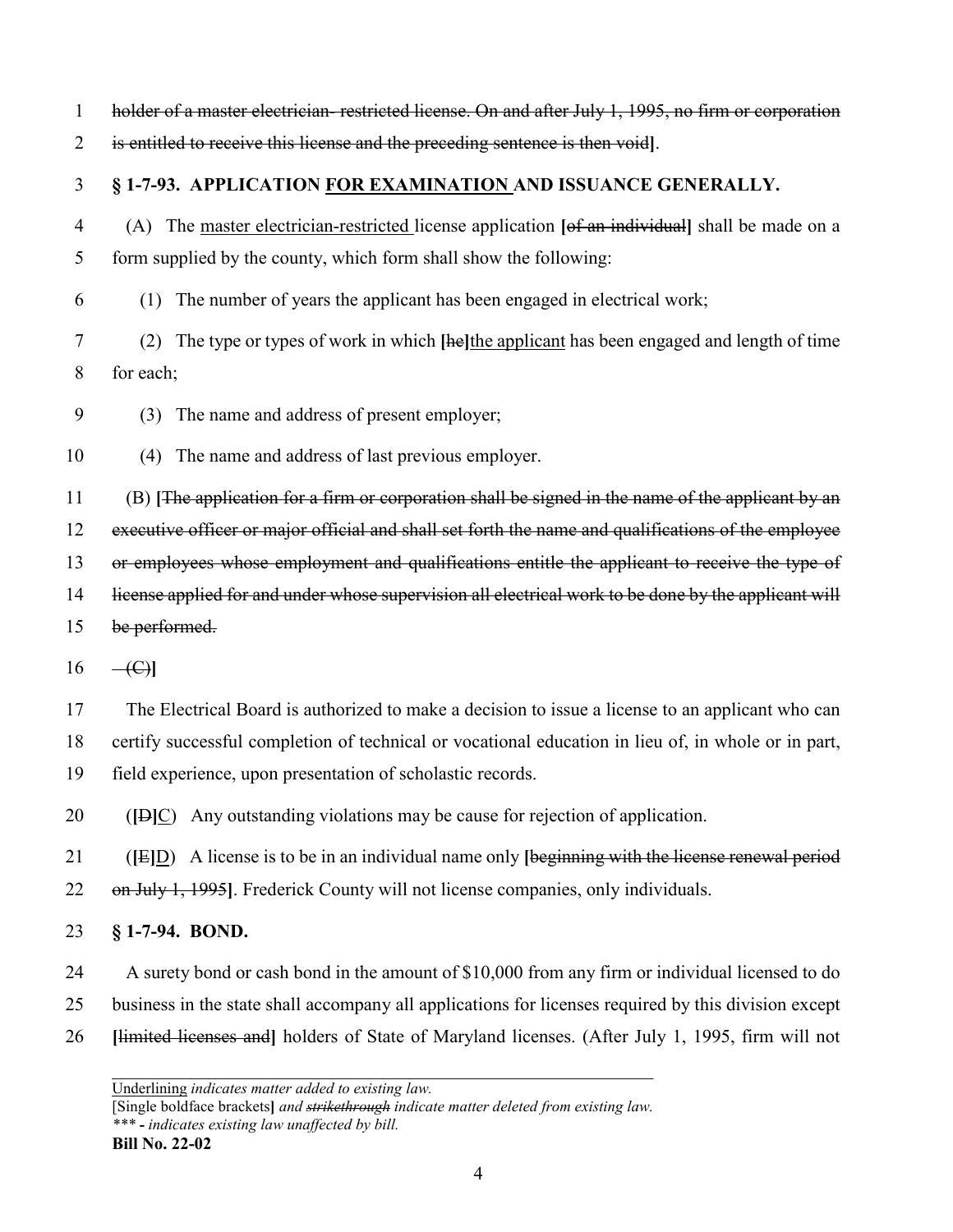apply.) Such bond, upon violation by the licensee of any of the requirements for electrical licensing shall, in addition to any other penalties, be subject to forfeiture to the county.

## **§ 1-7-95. PERSONS ELIGIBLE FOR LICENSE[S] EXAMINATION.**

4 (A) **[**An applicant for examination for a master electrician-general license shall have been regularly and principally employed or engaged in electrical construction, maintenance, installation, and repair of all types of electrical equipment and apparatus for not less than 7 years preceding the date of the application under the direction and supervision of a master electrician-general or its 8 equivalent. The Electrical Board may credit not more than 3 years for formal course study or professional training in electrical installation, if, in the option of the Electrical Board, the study or 10 training provided comparable experience and training otherwise attainable under the supervision 11 of a master electrician-general or while employed by a government agency.

12 (B) In order to qualify for examination for a master electrician-limited license, the applicant

shall submit the name of the representative and alternate, if any, under whom the work is to be

done or supervised and satisfactorily provide that the representative or alternate, if any, has worked

under the direction or supervision of a qualified person for at least 7 years or equivalent as

16 determined by the Electrical Board. The representative and alternate, if any, must pass an

examination as to the qualifications herein provided.

18 (C)**]** The applicant for a master electrician-restricted license shall satisfactorily establish that the applicant has been actively in charge of electrical installation work under the supervision of a master electrician or master electrician-general or master electrician-restricted in the particular branch or branches applied for, for the period of at least 2 years, or equivalent as determined by the Electrical Board and shall pass an examination **[**with respect to the particular branch or branches to be covered by the license applied**]** for low voltage electrical work (50 volts or less).

24 (**[**D**]**B) An applicant **[**for**]** may file an application to have their license deemed inactive**[**shall**]**, but they must comply with all requirements for the type of license for which the application is filed. The applicant shall not, however, be required to supply a bond so long as the applicant's license is kept on an inactive status and the applicant does not operate under the license.

#### **§ 1-7-96. FEES GENERALLY.**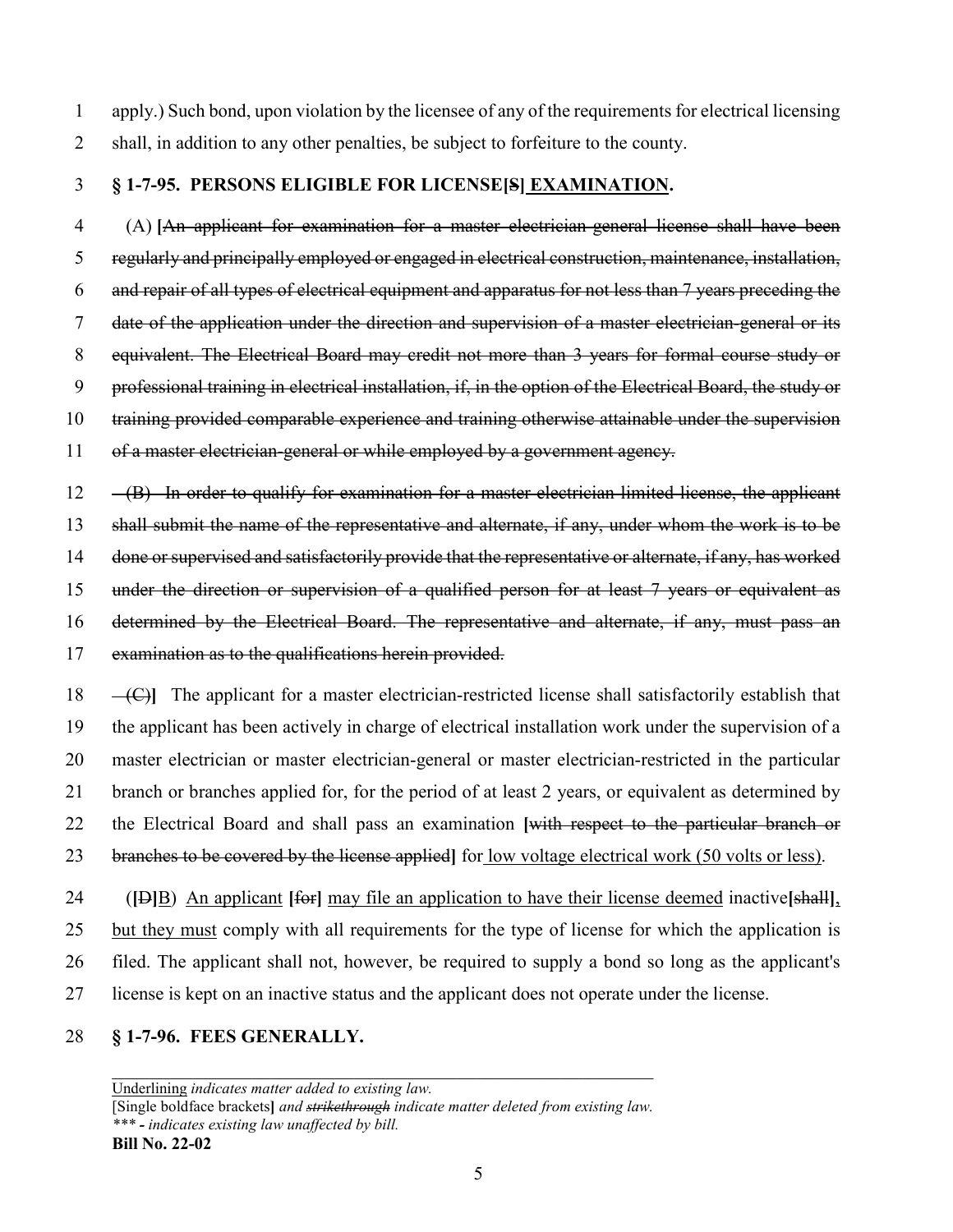1 The fees for a license as an electrician shall be paid in accordance with the fee schedule as adopted by separate resolution of the county governing body.

### **§ 1-7-97. EXAMINATIONS.**

4 (A) To be eligible for an electrical license, any applicant for **[**a master electrician-general, master electrician-limited, or**]** the master electrician-restricted category shall satisfactorily pass an examination, except as herein provided. Such examination shall be standard for each category and qualification for passage shall be determined by the Electrical Board. The questions for the examination will be determined by the Chairperson of the Electrical Board, the Chief Electrical Inspector, and the administrative authority. Examination and grading procedures shall be established and publicized 30 days prior to each examination date and be available at all times to an applicant or other interested party. Examination results shall be available at the earliest possible date following the date of the examination but not later than 45 days thereafter. Notice of the decision to grant or refuse a master electrician-restricted license shall be sent by certified mail to the person and/or firm or corporation for which the application was filed.

15 (B) There shall be reciprocity for licensees as stated under terms of Md. Code, Business Occupations and Professions Article, Title 6, Electricians, as amended or replaced.

17 (C) Examinations for a master electrician-restricted license shall be given during the months of April and October each year, and special examination may be provided at such other dates of which reasonable notice is given.

20 (D) A registration fee in accordance with the fee schedule adopted by resolution of the county governing body shall be submitted prior to examination date. Checks are to be made payable to 22 the county. The fee is a nonrefundable fee.

**§ 1-7-98. APPEALS FROM REFUSAL OF LICENSE TO BOARD OF ARBITRATION.**

24 Any person whose application for a license shall have been rejected by the Electrical Board shall have the right to appeal to a Board of Arbitration, which shall consist of 1 person selected by the person making the appeal, 1 person selected by the Board; these 2 shall select a third person, and the decision of said Board of Arbitration or a majority of them shall be final and binding upon all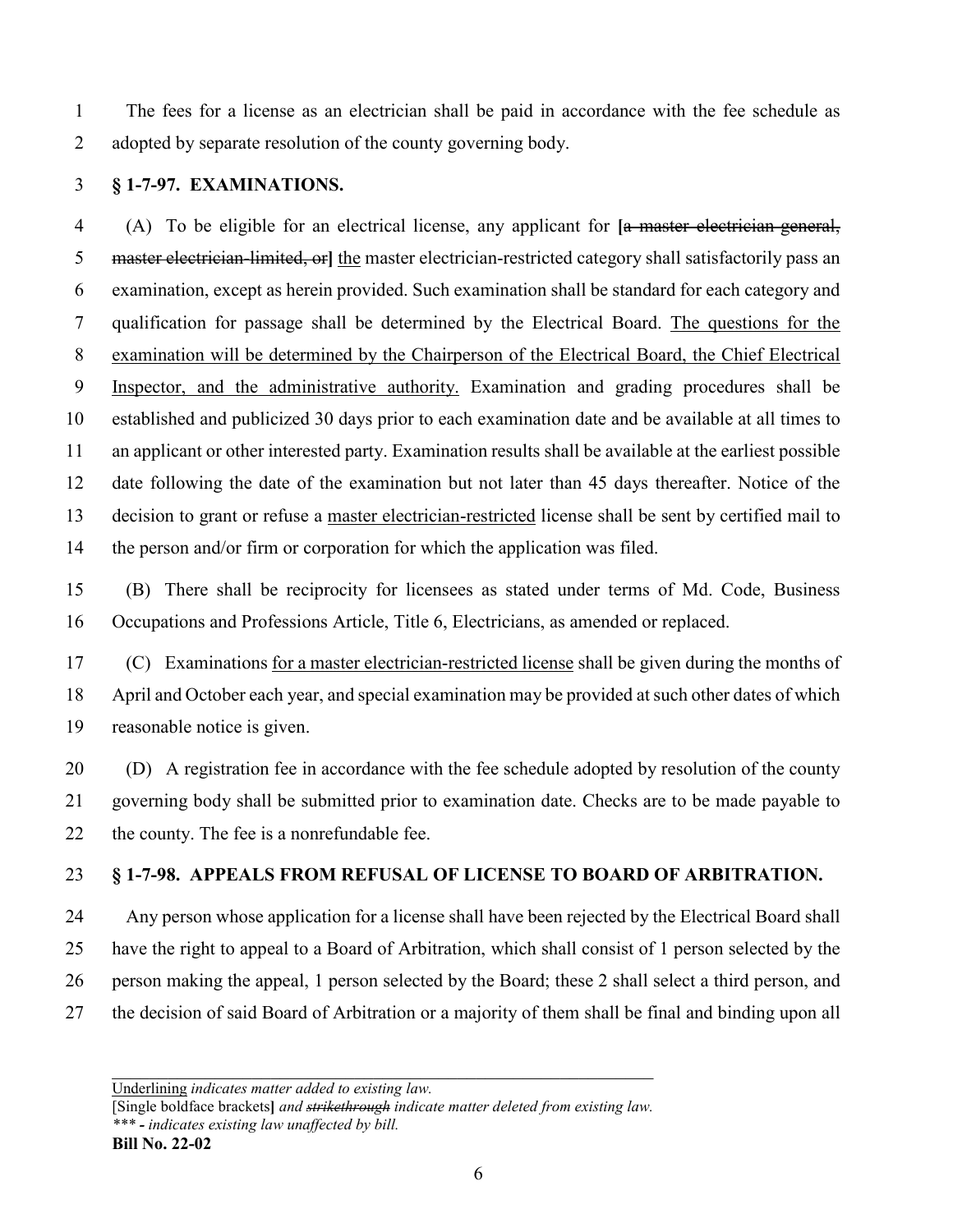of the parties of said appeal; the members of said Board shall be paid the sum of \$5 each, which sum shall be deposited with the Board by the person taking said appeal.

- 
- 

#### **§ 1-7-99. EXPIRATION.**

6 (A) Licenses and registrations issued pursuant to the provisions of this division shall expire **[**at the end of each calendar year. However, licenses issued after January 1, 1986, shall expire**]** on June 30 **[**, 1987, and thereafter, every 2 years; from then on, June 30, every second year**]** of the next odd-numbered year.

 (B) Any **[**license not renewed by the due date will require the payment of a late fee as established by the county governing body, plus the renewal fee. Any**]** master electrician-restricted license not renewed within 90 days after the due date shall not be reissued until an examination has been taken and passed by the former license holder at the prescribed examination dates as stated under § 1-7-97 and approval given for the reissuance of the license.

#### **[**(B) If the**]**

 (C) For any expired **[**license was issued in Frederick County by virtue**]** registration not renewed within 90 days of **[**reciprocity from another municipality/county in the State of Maryland, a new letter of reciprocity from the original licensing municipality/county must be submitted for the reinstatement of the expired license. If the expired license was issued by virtue of a Maryland state license**]** the due date, a new copy of **[**the**]**a current, valid state license must be submitted for the reinstatement of **[**the expired license**]** registration with Frederick County.

#### **§ 1-7-100. SUSPENSION OR REVOCATION.**

24 (A) Any registration or master electrician-restricted license may be suspended or revoked by the Electrical Board after a hearing, provided at least 15 days' notice is given to the licensee/registered person before the hearing and the reasons for the hearing are stated in said notice.

[Single boldface brackets**]** *and strikethrough indicate matter deleted from existing law. \*\*\* - indicates existing law unaffected by bill.*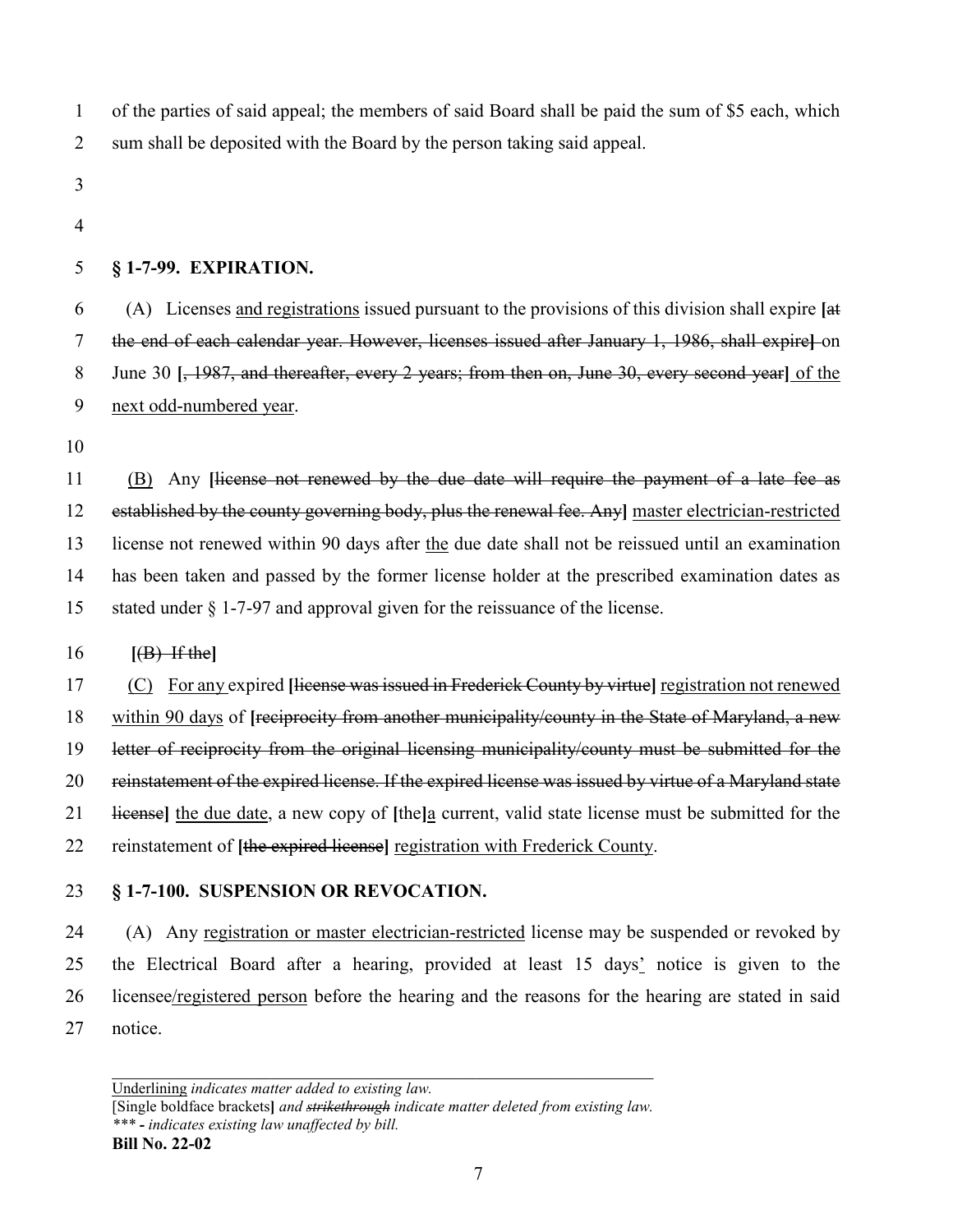1 (B) Such suspension or revocation may be for one or more of the following causes:

2 (1) Permitting any unlicensed <u>or unregistered</u> person to perform electrical work under the 3 authority of a master electrician license without the control and supervision by the licensed master 4 electrician;

5 (2) Performing or permitting the performance of defective or dangerous work or work in 6 violation of § 1-7-40, titled "Electrical Code," either inside Frederick County or in any other 7 jurisdiction within the State of Maryland;

8 (3) Performing any work for which **[**an application**]** a permit for electrical work has not been 9 secured from the county;

10 (4) Violation of any of the provisions of this division;

11 (5) **[**Any license holder whose original license was issued by Frederick County and has been licensed in any other municipality/county in the State of Maryland by virtue of a letter of reciprocity from Frederick County and has had his license revoked by the municipality/county granting reciprocity shall be subject to revocation in Frederick County;

15 (6) Representing**]** If the licensee or registration holder is representing more than 1 company 16 or individual, including himself (herself) while at least 1 permit, under his <u>or her</u> authority, is still 17 active.

#### 18 **§ 1-7-101. [RESERVED] [INSPECTION OF WORK BY LIMITED LICENSE.**

19 Firms or corporations operating under a master electrician-limited license are required to have 20 an annual inspection by the County Electrical Inspector of all work performed during the preceding 21 year by their licensee according to the Electrical Code. A record of such work shall be maintained 22 by the licensee. The amount of work inspected will be within the discretion of the County Electrical 23 Inspector.**]**

- 24 **§ 1-7-102. EXEMPTIONS.**
- 25 (A) [(1)**]** The provisions of this division shall not apply to:

Underlining *indicates matter added to existing law.*

[Single boldface brackets**]** *and strikethrough indicate matter deleted from existing law. \*\*\* - indicates existing law unaffected by bill.*

**Bill No. 22-02**